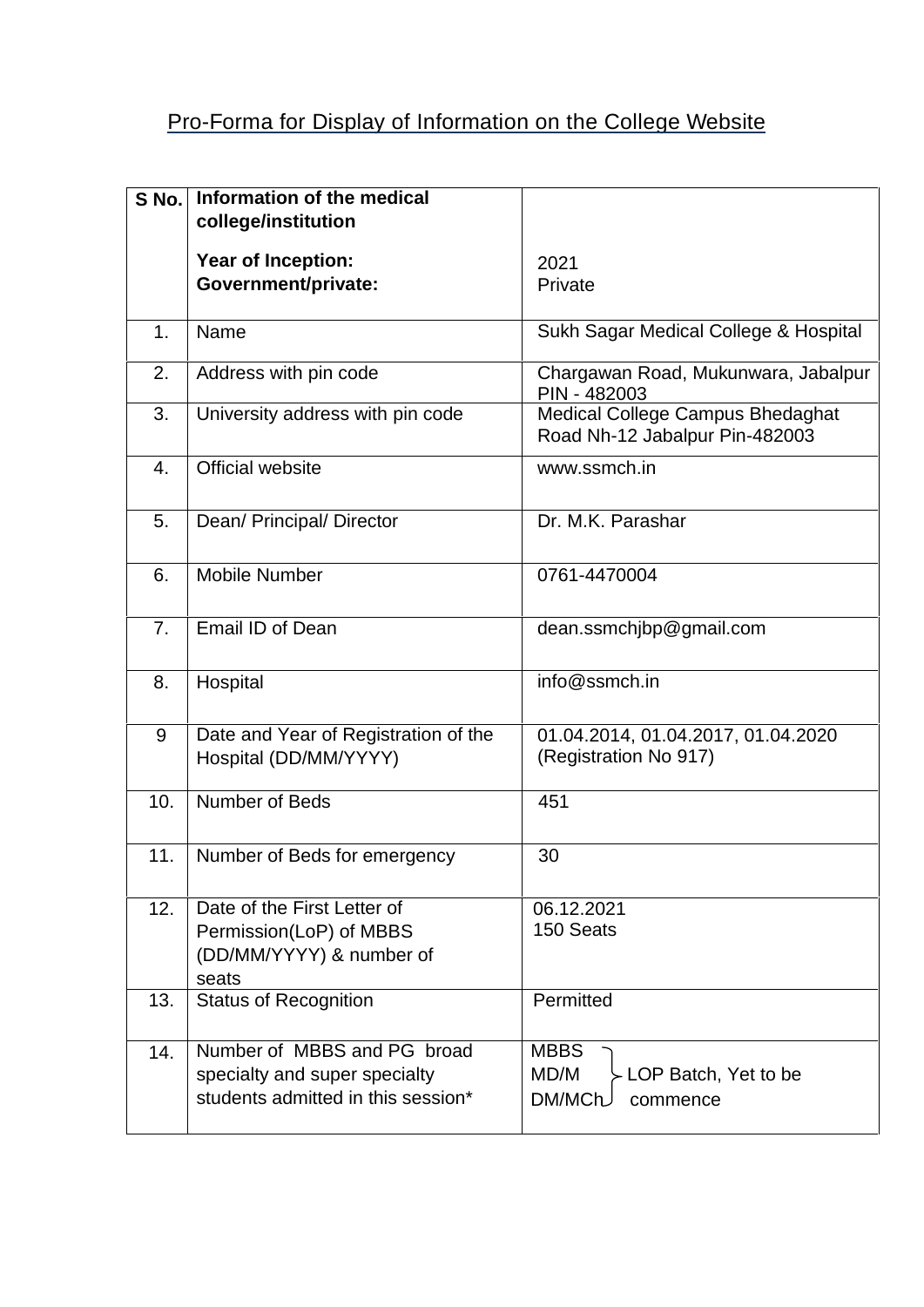| 15. | Inpatients registered and admitted<br>(01.01.2021-31.12.2021)**                               | 2021-6386<br>2020 - (Covid Dedicate Hospital)<br>$2019 - 4173$                                      |
|-----|-----------------------------------------------------------------------------------------------|-----------------------------------------------------------------------------------------------------|
| 16. | Outpatients registered<br>(01.01.2021-31.12.2021)**                                           | 2021 - 105571<br>2020 - (Covid Dedicate Hospital)<br>$2019 - 51465$                                 |
| 17. | Number of Deaths reported to the<br>Municipality/ village register                            | $2021 - 98$<br>$2020 - 07$<br>$2019 - 02$                                                           |
| 18. | Address and pin code of the<br>Corporation/village where the<br>Death records are reported    | Gram Panchayat - Mukanwara<br>Mouza Chargawan, Block Bargi,<br>Teh & Distt- Jabalpur<br>PIN: 482003 |
| 19. | Website link/ email ID/ hyperlink of<br>the corporation in case Death<br>Records are reported | Not Applicable                                                                                      |
| 20. | Number of Births reported                                                                     | $2021 - 19$<br>2020 - (Covid Dedicate Hospital)<br>2019 - Nil                                       |
| 21. | Address and pin code of the<br>Corporation/village where the Birth<br>records are reported    | Gram Panchayat - Mukanwara<br>Mouza Chargawan, Block Bargi,<br>Teh & Distt- Jabalpur<br>PIN: 482003 |
| 22. | Website link/ email ID/ hyperlink of<br>the corporation in case Birth<br>Records are reported | Not Applicable                                                                                      |
| 23. | Number of Rooms in Men's Hostel and 29 x 2<br>students accommodated                           |                                                                                                     |
| 24. | Total Number of Rooms in Women's<br>Hostel and students accommodated                          | $29 \times 2$                                                                                       |
| 25. | Name of the Grievance Redressal<br>Officer (PIO & CPIO):                                      | Dr. M.K. Parashar                                                                                   |
| 26. | Address with Pin code                                                                         | Gram Panchayat - Mukanwara<br>Mouza Chargawan, Block Bargi,<br>Teh & Distt- Jabalpur<br>PIN: 482003 |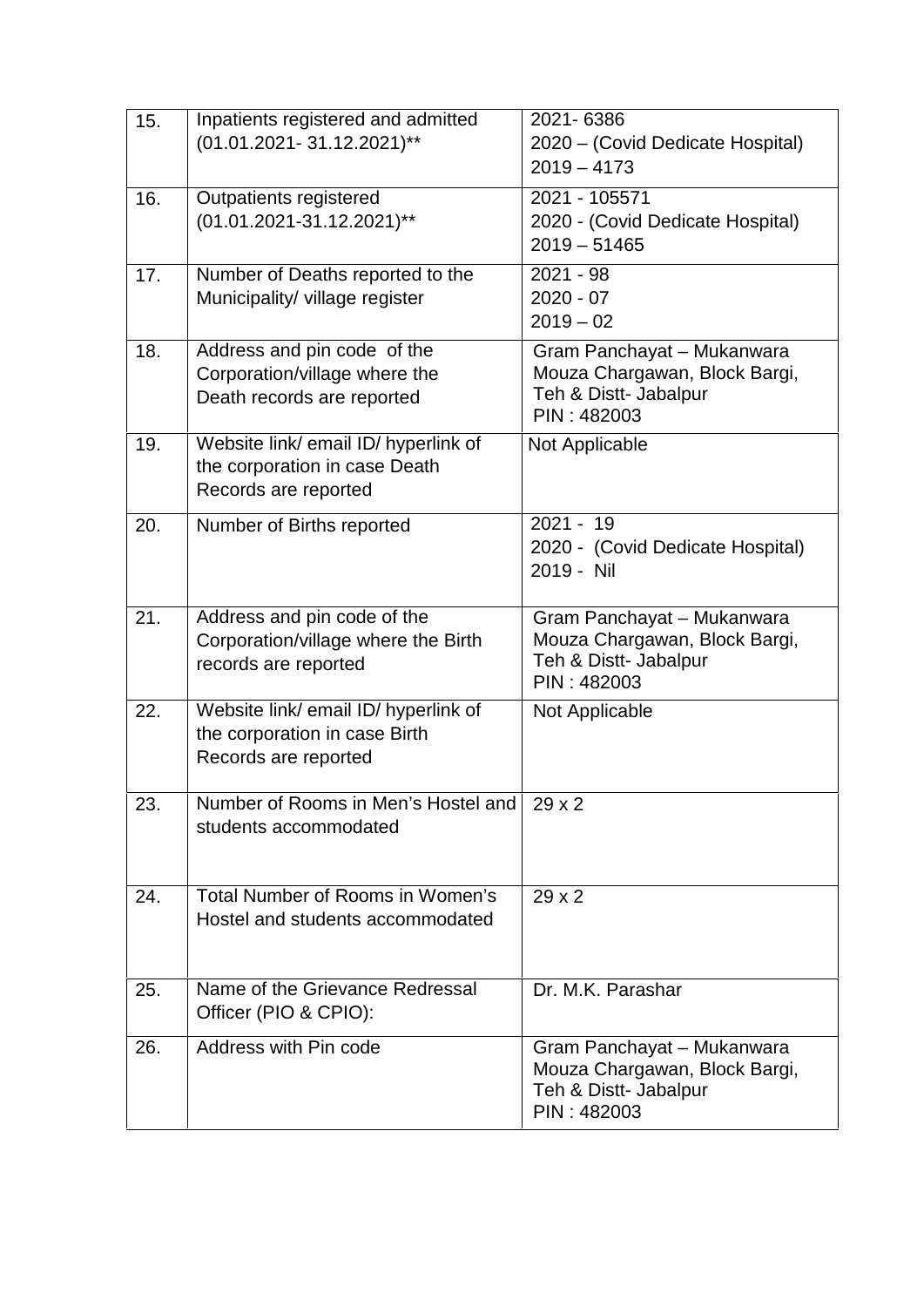| 27. | <b>Telephone Number</b><br>Email Id | 0761-4470004<br>Dean.ssmchjbp@gmail.com   |
|-----|-------------------------------------|-------------------------------------------|
| 28. | Grievances reported                 | 2021 - Nil.<br>2020 - Nil.<br>2019 - Nil. |

## 29. Details of Post- Graduation Courses offered

| Post-                      | Year of                       | <b>Number of Students</b>        | Number of                          |  |  |  |  |  |
|----------------------------|-------------------------------|----------------------------------|------------------------------------|--|--|--|--|--|
| Graduate<br>Course         | Commencement<br>of the Course | Currently pursuing the<br>Course | <b>Students</b><br>admitted in the |  |  |  |  |  |
|                            |                               |                                  | current session                    |  |  |  |  |  |
| LOP Batch, Yet to commence |                               |                                  |                                    |  |  |  |  |  |
|                            |                               |                                  |                                    |  |  |  |  |  |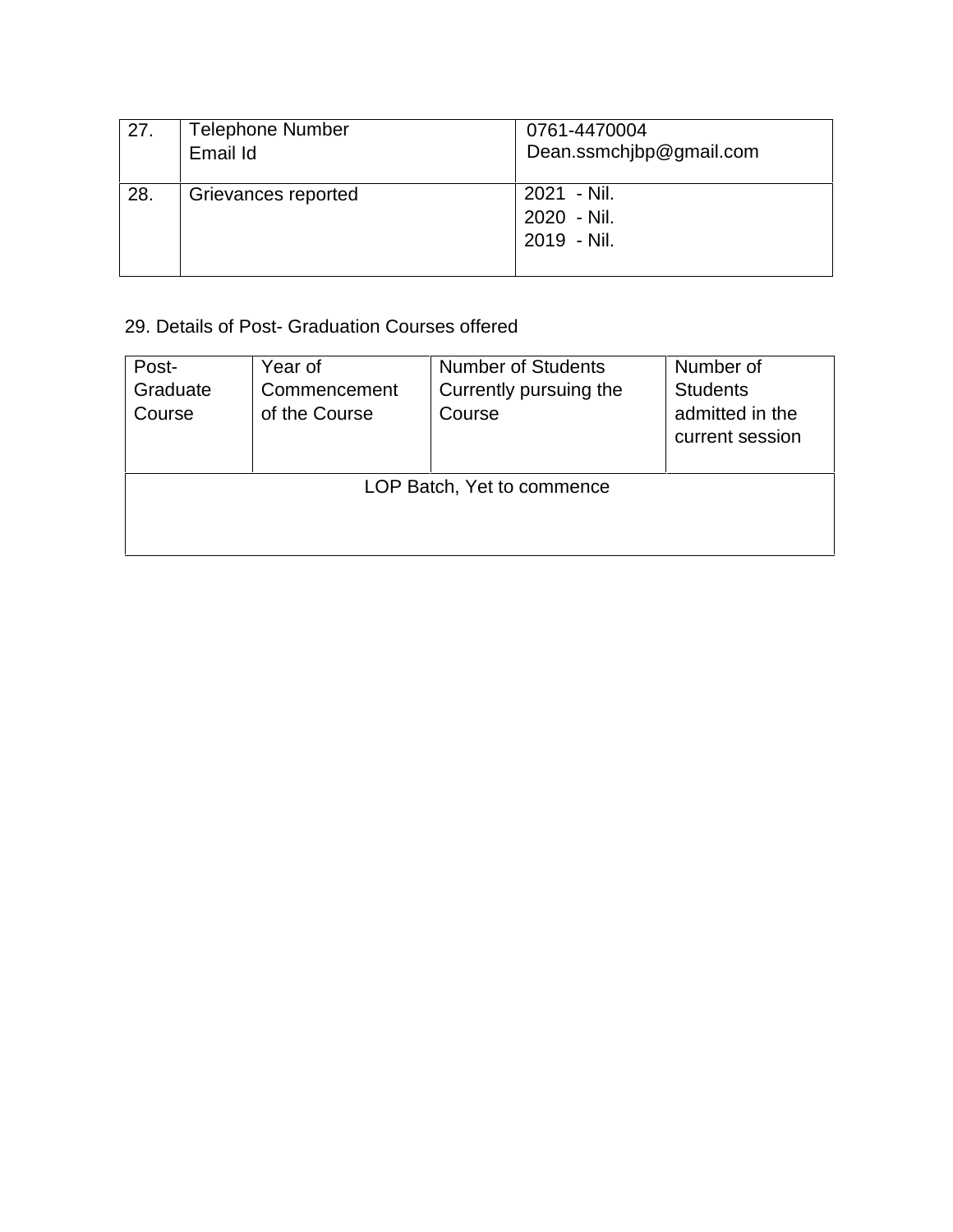## 30. **Department wise list of Faculty Members as on 17-12-2021**

| <b>Serial</b>  |                                                       | <b>Name of the Faculty</b>                                 | Current                                  | <b>Nature of Employment</b> | <b>Details of Service</b>                |                                              |                                         |                                          |   | <b>Number of Lectures</b>        |
|----------------|-------------------------------------------------------|------------------------------------------------------------|------------------------------------------|-----------------------------|------------------------------------------|----------------------------------------------|-----------------------------------------|------------------------------------------|---|----------------------------------|
| <b>No</b>      | <b>Department</b>                                     | Qualification                                              | <b>Designation</b>                       | <b>Regular/Permanent or</b> |                                          |                                              | in the Last 5 years                     |                                          |   | Taken/year.                      |
|                |                                                       | <b>IMR Number</b>                                          | & Date of<br>promotion                   | contract/outsourced         | 1                                        | $\mathbf{2}$                                 | 3                                       | 4                                        | 5 | <b>Topics Covered</b>            |
| $\mathbf{1}$   | Anatomy                                               | Dr. B.K.Guha<br>МS<br>6448                                 | Professor<br>21.03.2018                  | Regular                     | Assoc.Prof.<br>15.12.2016-<br>20.03.2018 | Professor<br>21.03.2018-<br>31.05.2018       | Professor<br>11.03.2021 to<br>till date |                                          |   | LOP Batch, yet to be<br>commence |
| $\overline{2}$ | Dr. Shashi Kant Verma<br><b>MS</b><br>Anatomy<br>3775 |                                                            | Professor<br>16.03.2018                  | Regular                     | Assoc.Prof.<br>15.12.2016-<br>15.03.2018 | Professor<br>16.03.2018-<br>30.08.2020       | Professor<br>01.03.2021 to<br>till date |                                          |   | -do-                             |
| 3              | Anatomy                                               | Dr. P.C Jain<br><b>MS</b><br>4470                          | Professor<br>01.08.2018                  | Regular                     | Assoc.Prof.<br>15.12.2016-<br>31.07.2018 | Professor<br>01.08.2018-<br>31.10.2020       | Professor<br>16.03.2021 to<br>till date |                                          |   | -do-                             |
| 4              | Anatomy                                               | Dr. Rahul Kumar Rai<br>MSc.<br><b>NA</b>                   | <b>Assistant Professor</b><br>19.08.2021 | Regular                     | Tutor<br>15.12.2016-<br>29.12.2020       | Asst.Professor<br>19.08.2021 to till<br>date |                                         |                                          |   | -do-                             |
| 5              | Physiology                                            | Dr. Kiran Patel<br>MD<br>2990                              | Professor<br>01.01.2013                  | Regular                     | Professor<br>15.12.2016-<br>31.10.2018   | Professor<br>01.04.2021 to till<br>date      |                                         |                                          |   | -do-                             |
| 6              | Physiology                                            | Dr. Pallavi Manish Jawale<br>MD<br>2000/07/2566            | Professor<br>06.03.2019                  | Regular                     | Assoc.Prof.<br>15.12.2016-<br>30.11.2018 | Professor<br>06.03.2019-<br>06.03.2021       | Professor<br>10.06.2021 to<br>till date |                                          |   | -do-                             |
| $\overline{7}$ | Physiology                                            | Dr. Sumit Arora<br>MD<br><b>DMC-R5796</b>                  | Assistant Professor<br>20.02.2018        | Regular                     | Asst.Prof.<br>20.02.2018-<br>15.07.2018  | Asst.Prof.<br>01.12.2018-<br>10.08.2019      | Asst.Prof.<br>04.12.2019-<br>05.11.2020 | Asst.Prof.<br>30.03.2021 to<br>till date |   | -do-                             |
| 8              | Physiology                                            | Dr. Sonika Agrawal<br>MSc<br><b>NA</b>                     | <b>Assistant Professor</b><br>06.05.2019 | Regular                     | Asst.Prof.<br>06.05.2019-<br>05.10.2020  | Asst.Prof.<br>15.04.2021 to till<br>date     |                                         |                                          |   | -do-                             |
| 9              | Physiology                                            | Dr. Ashwani Gulabrao Darokar<br>MD<br>2007083269           | <b>Assistant Professor</b><br>12.10.2015 | Regular                     | Asst.Prof.<br>15.12.2016-<br>30.12.2018  | Asst.Professor<br>01.04.2021 to till<br>date |                                         |                                          |   | -do-                             |
| 10             | Biochemistry                                          | Dr. Nikhil Nimbalkar<br>MD<br>2006/12/3782                 | Professor<br>23.07.2019                  | Regular                     | Assoc.Prof.<br>15.12.2016-<br>22.07.2019 | Professor<br>23.07.2019-<br>31.10.2019       | Professor<br>06.03.2021 to<br>till date |                                          |   | -do-                             |
| 11             | Biochemistry                                          | Dr. Pritee Pendkar<br>MD<br>2011/08/2589                   | Associate Professor<br>01.04.2021        | Regular                     | Asst.Prof.<br>15.12.2016-<br>07.12.2020  | Assoc.Prof.<br>01.04.2021 to till<br>date    |                                         |                                          |   | -do-                             |
| 12             | Biochemistry                                          | Dr. Chanchal Chandrakant<br>Gujrathi<br>MD<br>2010/05/1875 | <b>Assistant Professor</b><br>01.07.2015 | Regular                     | Asst.Prof.<br>15.12.2016-<br>28.02.2017  | Asst.Prof.<br>01.06.2021 to till<br>date     |                                         |                                          |   | -do-                             |
| 13             | Biochemistry                                          | Dr. Rekha Choudhary<br><b>MSc</b><br><b>NA</b>             | <b>Assistant Professor</b><br>02.01.2018 | Regular                     | Tutor<br>15.12.2016-<br>01.01.2018       | Asst.Prof.<br>02.01.2018-<br>04.11.2019      | Asst.Prof.<br>02.01.2020-<br>27.02.2021 | Asst.Prof.<br>01.03.2021 to<br>till date |   | -do-                             |
| 14             | Pharmacology                                          | Dr. S P Pandey<br>MD<br>5762                               | Professor<br>25.02.2006                  | Regular                     | Professor<br>15.12.2016<br>31.01.2019    | Professor<br>18.03.2021 to till<br>date      |                                         |                                          |   | $-do-$                           |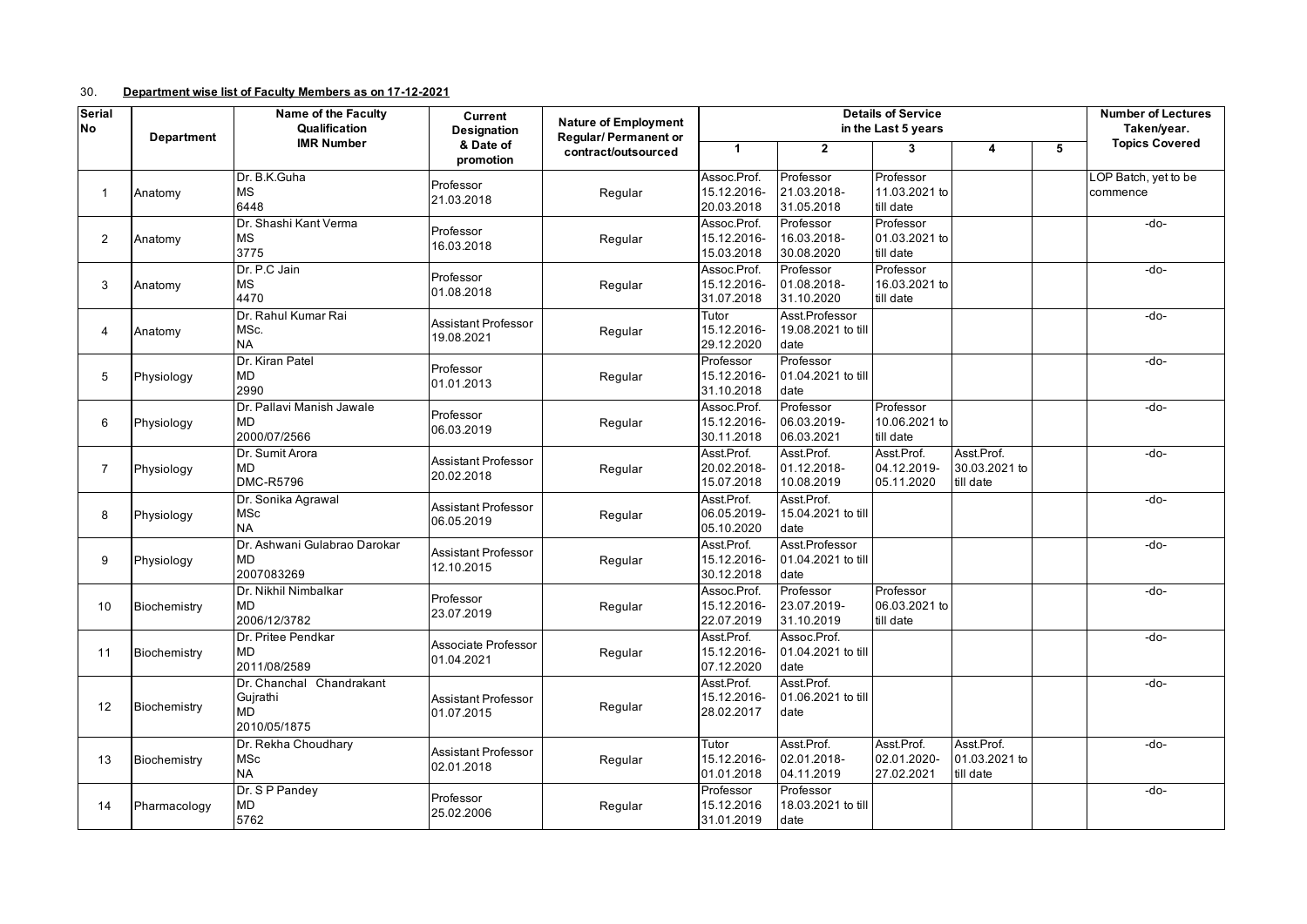| 15 | Pathology               | Dr. Sharad Jain<br><b>MD</b><br>6936                  | Professor<br>01.09.2018                  | Regular | Assoc.Prof.<br>15.12.2016-<br>31.07.2018  | Professor<br>01.09.2018-<br>30.08.2019    | Professor<br>01.03.2021 to<br>till date  | -do-   |
|----|-------------------------|-------------------------------------------------------|------------------------------------------|---------|-------------------------------------------|-------------------------------------------|------------------------------------------|--------|
| 16 | Pathology               | Dr. Ashok Kumar Methwani<br><b>MD</b><br>MP-13364     | <b>Assistant Professor</b><br>13.10.2017 | Regular | Asst.Prof.<br>13.01.2017-<br>09.06.2018   | Asst.Prof.<br>01.05.2021 to till<br>date  |                                          | -do-   |
| 17 | Microbiology            | Dr. Kamna Munjal<br>MD<br>13986                       | Professor<br>10.09.2014                  | Regular | Professor<br>27.10.2016<br>27.10.2018     | Professor<br>01.04.2021 to till<br>date   |                                          | -do-   |
| 18 | Microbiology            | Dr. Seema Bisane<br><b>MD</b><br>MP-25530             | Assistant Professor<br>25.08.2021        | Regular | Tutor<br>15.07.2019-<br>15.07.2019        | Tutor<br>08.03.2021-<br>24.08.2021        | Asst.Prof.<br>25.08.2021 to<br>till date | -do-   |
| 19 | Forensic Medicine MD    | Dr. Ashok Kumar Agnihotri<br>31883                    | Professor<br>01.05.2021                  |         | Asst.Prof.<br>15.12.2016-<br>31.12.2019   | Professor<br>01.05.2021 to till<br>date   |                                          | -do-   |
| 20 | Community<br>Medicine   | Dr. Dipika Shrestha<br>MD<br>2012061638               | Assistant Professor<br>10.03.2018        | Regular | Asst.Prof.<br>10.03.2018-<br>31.07.2019   | Asst.Prof.<br>05.09.2019-<br>30.11.2020   | Asst.Prof.<br>01.06.2021 to<br>till date | -do-   |
| 21 | <b>General Medicine</b> | Dr. M.K Parashar<br>MD<br>5080                        | Professor<br>29.01.2003                  | Regular | Professor<br>15.12.2016-<br>30.03.2019    | Professor<br>01.06.2021 to till<br>date   |                                          | $-do-$ |
| 22 | <b>General Medicine</b> | Dr. R.S. Sharma<br>MD.MCH<br>6493                     | Associate Professor<br>09.01.2004        | Regular | Professor<br>15.12.2016-<br>30.11.2018    | Professor<br>01.08.2021 to till<br>date   |                                          | $-do-$ |
| 23 | General Medicine        | Dr. Abhijeet Pal<br>MD<br>MP-185                      | Associate Professor<br>01.06.2021        | Regular | Asst.Prof.<br>15.12.2016-<br>16.05.2018   | Assoc.Prof.<br>01.06.2021 to till<br>date |                                          | -do-   |
| 24 | <b>General Medicine</b> | Dr. Shobhan Pauniker<br><b>MD</b><br>MP-6228          | Assistant Professor<br>16.05.2016        | Regular | Asst.Prof.<br>15.12.2016-<br>30.06.2019   | Asst.Prof.<br>01.05.2021 to till<br>date  |                                          | $-do-$ |
| 25 | <b>General Medicine</b> | Dr. Arpana Soni<br>MD, DM (Endocrinology)<br>MP-10237 | <b>Assistant Professor</b><br>17.08.2021 | Regular | Asst Prof.<br>17.08.2021 to<br>till date  |                                           |                                          | $-do-$ |
| 26 | Paediatrics             | Dr. Thomas Ranjit<br>MD<br>32308                      | Associate Professor<br>01.02.2012        | Regular | Assoc.Prof.<br>10.06.2021 to<br>till date |                                           |                                          | -do-   |
| 27 | Paediatrics             | Dr. Nandan Sharma<br><b>MD</b><br>MP-15628            | Assistant Professor<br>25.08.2021        | Regular | <b>SR</b><br>10.10.2018-<br>21.10.2020    | Asst.Prof.<br>01.06.2021 to till<br>date  |                                          | $-do-$ |
| 28 | Dermatology             | Dr. Nihit Agrawal<br>MD<br>MP-13188                   | <b>Assistant Professor</b><br>01.06.2021 | Regular | SR.<br>19.07.2017-<br>07.09.2018          | Asst.Prof.<br>01.06.2021 to till<br>date  |                                          | $-do-$ |
| 29 | Psychiatry              | Dr. Rati Sharma<br><b>MD</b><br>61072                 | <b>Assistant Professor</b><br>08.09.2016 | Regular | Asst.Prof.<br>15.12.2016-<br>30.08.2019   | Asst.Prof.<br>01.03.2021 to till<br>date  |                                          | -do-   |
| 30 | Respiratory<br>Medicine | Dr. Nipun Agarwal<br>MD<br>MP-14381                   | Assistant Professor<br>01.10.2020        | Regular | <b>SR</b><br>11.11.2017-<br>26.12.2019    | Asst.Prof.<br>01.10.2020 to till<br>date  |                                          | -do-   |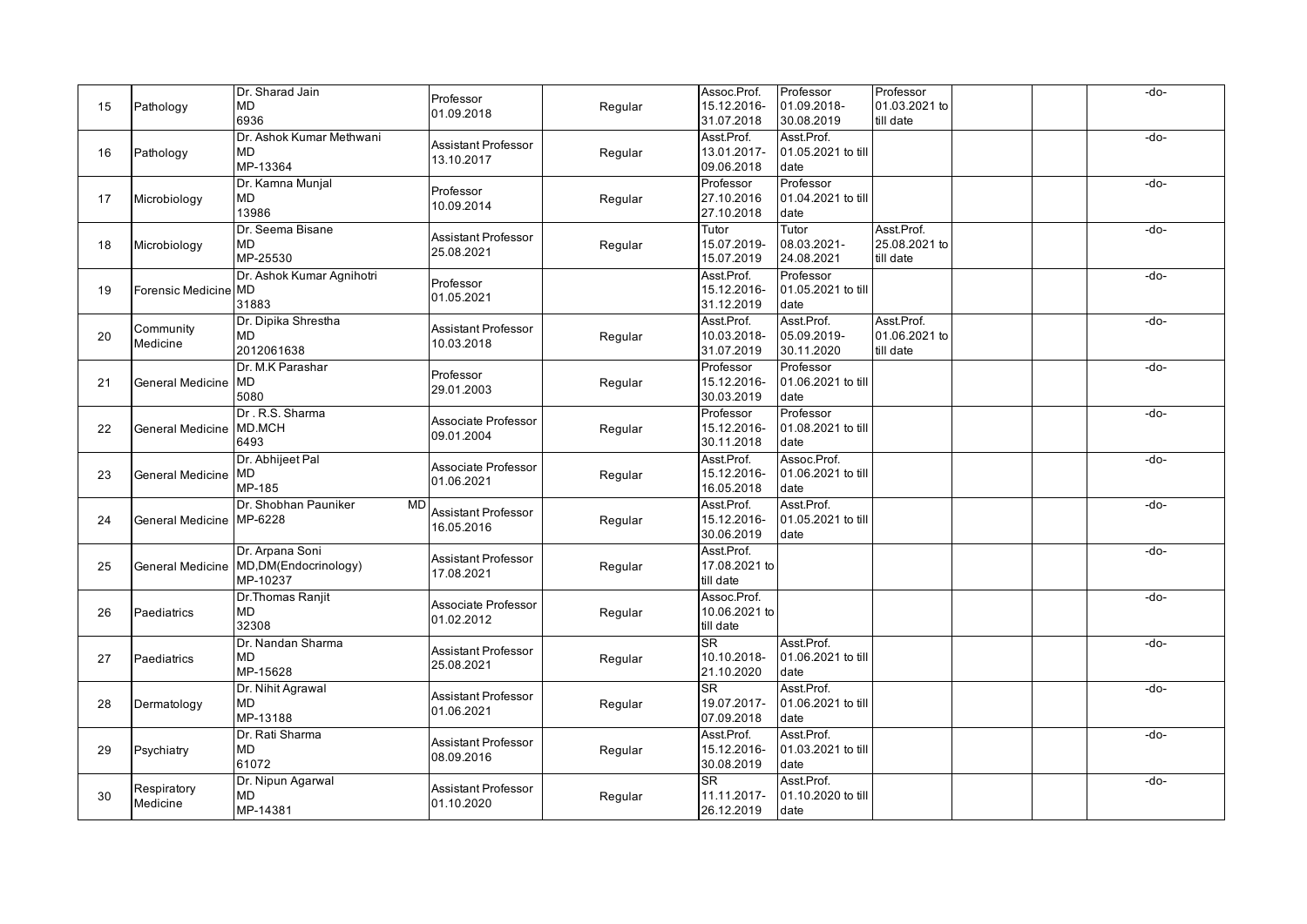| 31 | General<br>Surgery | Dr. Wasudeo Gyanidas Ninawe<br><b>MS</b><br>2010123436 | Professor<br>01.06.2010                  | Regular | Professor<br>15.12.2016<br>21.07.2020               | Professor<br>01.06.2021 to till<br>date   |                                          |                                          | -do- |
|----|--------------------|--------------------------------------------------------|------------------------------------------|---------|-----------------------------------------------------|-------------------------------------------|------------------------------------------|------------------------------------------|------|
| 32 | General<br>Surgery | Dr. G. K. Pathak<br><b>MS</b><br>7436                  | Associate Professor<br>09.04.2016        | Regular | Assoc.Prof.<br>15.12.2016-<br>30.08.2019            | Assoc.Prof.<br>15.02.2021 to till<br>date |                                          |                                          | -do- |
| 33 | General<br>Surgery | Dr. Shabbir Hussain<br><b>MS</b><br>MP-1408            | Associate Professor<br>11.06.2021        | Regular | Asst.Prof.<br>15.12.2016-<br>31.07.2017             | Assoc.Prof.<br>11.06.2021 to till<br>date |                                          |                                          | -do- |
| 34 | General<br>Surgery | Dr. Pradyumna Pan<br><b>MS</b><br>MP-10825             | Assistant Professor<br>02.01.2016        | Regular | Asst.Prof.<br>15.12.2016-<br>30.06.2019             | Asst.Prof.<br>12.03.2021 to till<br>date  |                                          |                                          | -do- |
| 35 | General<br>Surgery | Dr. Vishal kalia<br><b>MS</b><br>MP-2149               | Assistant Professor<br>04.11.2015        | Regular | Asst.Prof.<br>15.12.2016-<br>30.08.2019             | Asst.Prof.<br>01.06.2021 to till<br>date  |                                          |                                          | -do- |
| 36 | General<br>Surgery | Dr. Sanjiv Warkhede<br><b>MS</b><br>071958             | Assistant Professor<br>08.09.2016        | Regular | Asst.Prof.<br>15.12.2016-<br>30.08.2019             | Asst.Prof.<br>01.06.2021 to till<br>date  |                                          |                                          | -do- |
| 37 | General<br>Surgery | Dr. Preeti Jain<br><b>MS</b><br>MP-196                 | <b>Assistant Professor</b><br>01.09.2003 | Regular | Asst.Prof.<br>01.05.2021 to<br>till date            |                                           |                                          |                                          | -do- |
| 38 | General<br>Surgery | Dr. Anshul Batalia<br><b>MS</b><br>2018/05/2064        | <b>Assistant Professor</b><br>06.12.2021 | Regular | <b>SR</b><br>01.02.2018-<br>31.07.2018              | SR 10.06.2021-<br>05.12.2021              | Asst.Prof.<br>06.12.2021 to<br>till date |                                          | -do- |
| 39 | Orthopaedics       | Dr. Vaibhav mohan Aterkar<br><b>MS</b><br>G-44541      | Associate Professor<br>03.04.2017        | Regular | Asst.Prof.<br>15.12.2016-<br>02.04.2017             | Assoc.Prof.<br>03.04.2017 to till<br>date |                                          |                                          | -do- |
| 40 | Orthopaedics       | Dr. Addis<br>DNB(Orthopaedics)<br>74569                | <b>Assistant Professor</b>               | Regular | <b>SR</b><br>15.12.2016-<br>17.07.2017              | Asst.Prof.<br>02.11.2017-<br>24.04.2018   | Asst.Prof.<br>18.06.2018-<br>15.04.2021  | Asst.Prof.<br>19.04.2021 to<br>till date | -do- |
| 41 | <b>ENT</b>         | Dr. Anil Agrawal<br>MS<br>7559                         | Professor<br>02.10.2017                  | Regular | Assoc.Prof.<br>15.12.2016-<br>01.10.2017            | Professor<br>02.10.2017-<br>31.10.2019    | Professor<br>01.06.2021 to<br>till date  |                                          | -do- |
| 42 | Ophthalomology     | Dr. Kriti Nema<br><b>MS</b><br>MP-13686                | <b>Assistant Professor</b><br>01.03.2021 | Regular | $\overline{\text{SR}}$<br>15.12.2016-<br>30.08.2019 | Asst.Prof.<br>01.03.2021 to till<br>date  |                                          |                                          | -do- |
| 43 | Obs & Gynae        | Dr. Kiran Manohar Dhabolkar<br><b>MD</b><br>47257      | Professor<br>05.07.2021                  | Regular | Assoc.Prof.<br>27.01.2017-<br>31.12.2017            | Assoc.Prof.<br>11.02.2019-<br>04.07.2019  | Professor<br>05.07.2019<br>30.06.2020    | Professor<br>01.05.2021 to<br>till date  | -do- |
| 44 | Obs & Gynae        | Dr. Shalini Agrawal<br><b>MS</b><br>39034              | Associate Professor<br>03.10.2019        | Regular | Assoc.Prof.<br>03.10.2019-<br>05.11.2020            | Assoc.Prof.<br>15.07.2021 to till<br>date |                                          |                                          | -do- |
| 45 | Obs & Gynae        | Dr. Razia Siddiqui<br><b>MD</b><br>MP-325              | Assistant Professor<br>26.06.2002        | Regular | Asst.Prof.<br>14.08.2021 to<br>till date            |                                           |                                          |                                          | -do- |
| 46 | Obs & Gynae        | Dr. Neha Agrawal<br><b>MS</b><br>MP-14680              | Assistant Professor<br>20.09.2017        | Regular | Asst.Prof.<br>20.09.2017-<br>17.09.2018             | SR 01.10.2020<br>30.09.2021               | Asst.Prof.<br>01.10.2021-<br>Till date   |                                          | -do- |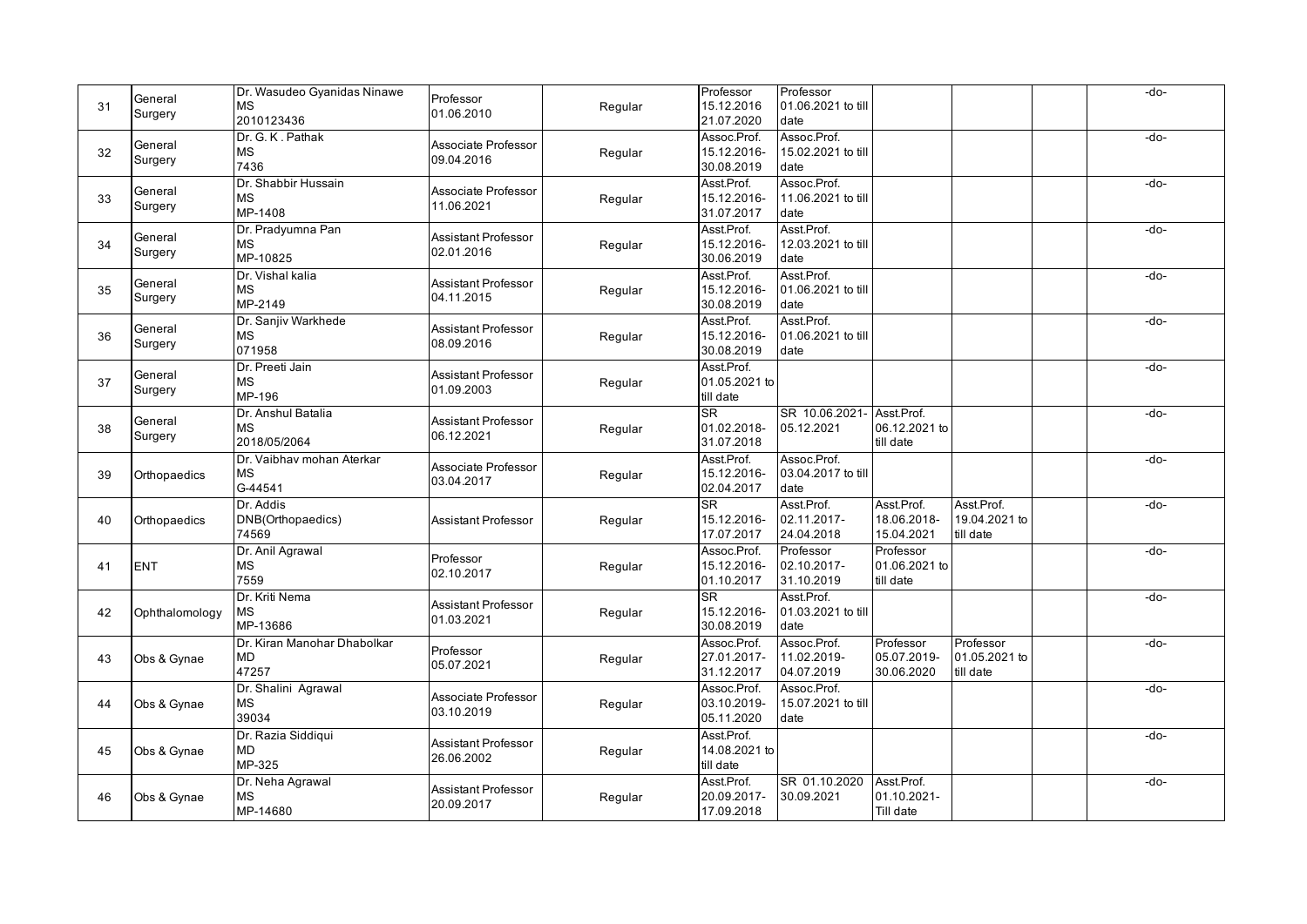| 47 | Obs & Gynae    | Dr. Monalisa Das<br><b>MD</b><br>17260                    | Assistant Professor<br>25.08.2021        | Regular | <b>SR</b><br>31.03.2021-<br>24.08.2021    | Asst.Prof.<br>25.08.2021 to till<br>date  |                                          |                                           | $-do-$ |
|----|----------------|-----------------------------------------------------------|------------------------------------------|---------|-------------------------------------------|-------------------------------------------|------------------------------------------|-------------------------------------------|--------|
| 48 | Anaesthsiology | Dr. Nilofar Shakir<br>MD<br>46141                         | Associate Professor<br>01.01.2019        | Regular | Asst Prof.<br>15.12.2016-<br>03.10.2017   | Asst.Prof.<br>14.10.2017-<br>31.12.2018   | Assoc.Prof.<br>01.01.2019-<br>31.07.2019 | Assoc.Prof.<br>13.03.2021 to<br>till date | $-do-$ |
| 49 | Anaesthsiology | Dr. Satishkumar R.Deole<br>MD<br>44080                    | Associate Professor<br>02.12.1999        | Regular | Assoc.Prof.<br>26.03.2021 to<br>till date |                                           |                                          |                                           | -do-   |
| 50 | Anaesthsiology | Dr. Deepak Khushal Rao Hingwe<br>MBBS,DNB<br>2004/10/3694 | Assistant Professor<br>16.03.2021        | Regular | Asst Prof.<br>16.03.2021 to<br>till date  |                                           |                                          |                                           | $-do-$ |
| 51 | Anaesthsiology | Dr. Devesh Kumar<br>MD.<br>MP-5652                        | <b>Assistant Professor</b><br>15.01.2015 | Regular | Asst Prof.<br>15.12.2016-<br>30.02.2017   | Asst.Prof.<br>01.06.2021 to till<br>date  |                                          |                                           | $-do-$ |
| 52 | Radiology      | Dr. K P Gupta<br>MD<br>MP156                              | Associate Professor<br>30.12.2020        | Regular | Asst Prof.<br>15.12.2016-<br>29.06.2019   | Assoc.Prof.<br>30.12.2020 to till<br>date |                                          |                                           | $-do-$ |
| 53 | Radiology      | Dr. Rajesh Kumar<br><b>MD</b><br>DMC/R/9012               | Assistant Professor<br>19.03.2021        | Regular | <b>ISR</b><br>19.08.2018-<br>31.01.2020   | Asst.Prof.<br>19.03.2021 to till<br>date  |                                          |                                           | $-do-$ |
| 54 | Dentistry      | Dr. Kavneet Anand<br><b>MDS</b><br>A-2489                 | Assistant Professor<br>01.11.2014        | Regular | Asst.Prof.<br>15.12.2016-<br>30.08.2019   | Asst.Prof.<br>01.11.2020 to till<br>date  |                                          |                                           | $-do-$ |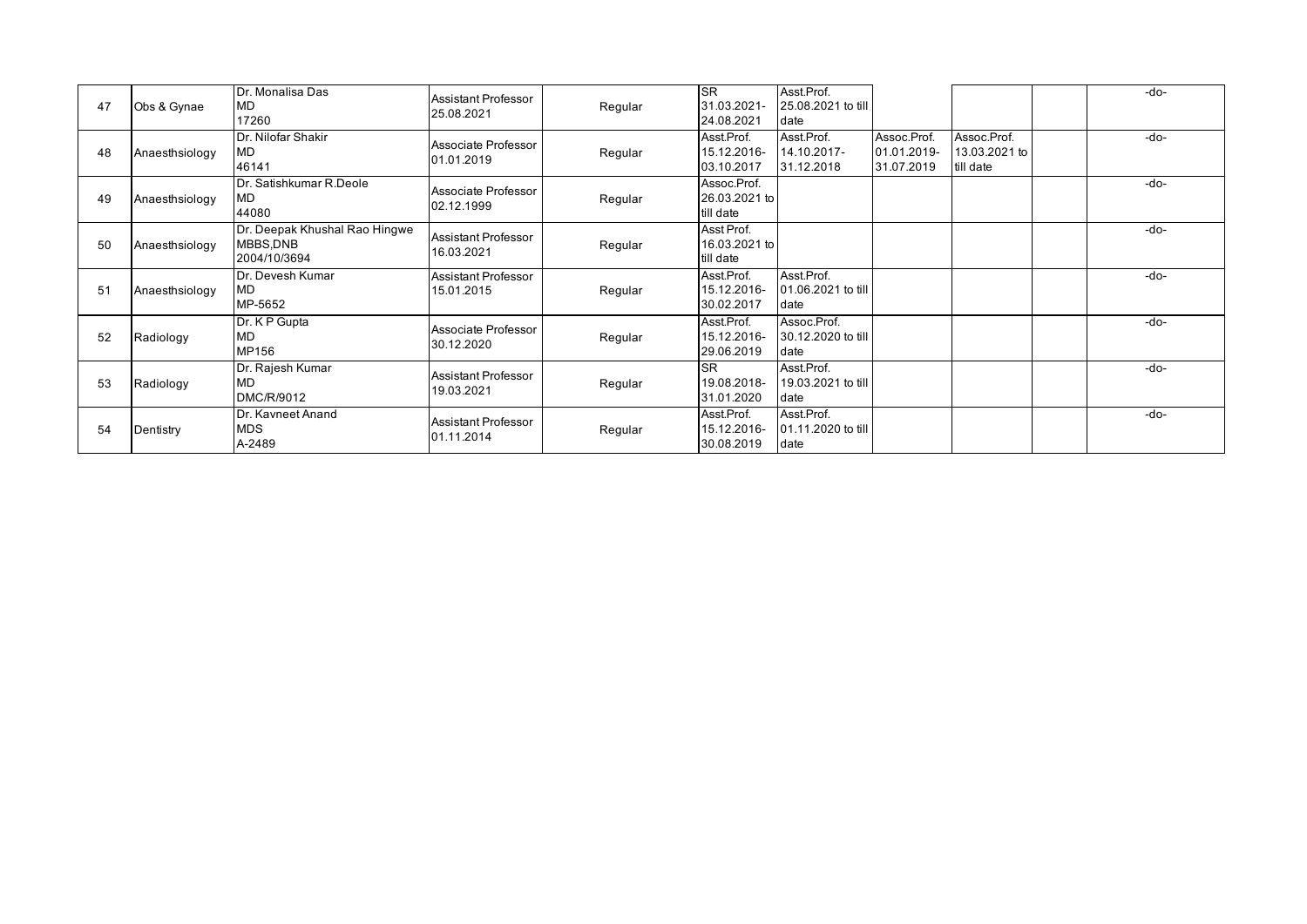|                          | S. No. Department | <b>Present Designation</b> | Name                      | Publication in ancouver referenceing style                                                                                                                                                                                                                                                                                                                                                                                                                                                                                                                                                       | Pubmed Indexed Scopes<br>Yes/No |  |
|--------------------------|-------------------|----------------------------|---------------------------|--------------------------------------------------------------------------------------------------------------------------------------------------------------------------------------------------------------------------------------------------------------------------------------------------------------------------------------------------------------------------------------------------------------------------------------------------------------------------------------------------------------------------------------------------------------------------------------------------|---------------------------------|--|
| 1                        |                   | Professor                  | Dr. B K Guha              | 1. Osteocyte Lacunae are Lenticular/ Ellipsoid Spaces or Spiral/ Helical Tubules, Oct. 2<br>2. Dermato Glyphic Study in Cases of Epidermoid Carcinoma of Oral Cavity In Males,<br>4. April. 2016.<br>3. Dermato Glyphic in Cases of Epidermoid Carcinoma of Uterine Cervix in Female,<br>4. Effect of Starvation on gastric mucosa - an experimenral study in rattus norvegicus<br>ablinus, 2. March. 2016.                                                                                                                                                                                      |                                 |  |
| 2                        | Anatomy           | Professor                  | Dr. S K &ma               | 1. Wriation in The Origin of Radial Aetery and Branching Pattern in Population of<br>Bundelkhand Region and Clinical Implication, 5 May.2016.<br>2. The Anatomy of Occipital Condyles and Formen Magnum and their Surgical Importar<br>Morphometric Study, 30.April.2017.<br>3. ariation in the Origin of Obturator Artery in Population of Mahakaushal Region and its<br>Clinical Importance, March.2016.<br>4. Determination of Angle of Torsion in Metacarpal Bones, April.2016.                                                                                                              |                                 |  |
| 3                        |                   | Professor                  | Dr. P C Jain              | 1. Morphometric Analysis of Foramen in Human DRY Skulls in central India Region,<br>Ferbuary.2017.<br>2. A Study of Estimation of Foetuses and Neonates Between 10 and 24 Weeks Gestati<br>May.2016.<br>3. A Study angle of Femoral Torion In Medical College Jabalpur, January. 2017.<br>4. Dermato Glyphic Study in Cases of Epidermoid Carcinoma of Uterine Cervix in Fema<br>May.2016.                                                                                                                                                                                                       |                                 |  |
| $\overline{\mathcal{A}}$ | Physiology        | Professor                  | Dr. Pallavi Manish Jawale | 1. Assessment of Prevalence of <i>drious</i> Depressive Symptoms in Obese Patients,<br>Depression, Demographic Obesity 22.02.2018.<br>2. Comparision of Body Mass Index and Body Fat Percentage in Relation to Phenyl<br>thiocabamide Taste Sensitivity in 18-25 Years. Aged Tasters and Non Tasters. Sep 20<br>3. Prevalence of hypertension in Adolescent in Northern Area, Abolescence, Hyperten<br>Obesity, Junk food. Sep 2016.<br>4. Prevalence of Anemia among Pregnant Women, Aug 2016.<br>5. Phenylthiocarbamide (PTC) Taster status in south Indian Adult Medical Student, Ju<br>2016. |                                 |  |
| 5                        |                   | <b>Assistant Professor</b> | Dr. Sonika Agrawal        | 1. Prevalence and severity of Physical symptoms encountered during menstrual cycle<br>healthy young girls, July -Aug.2014<br>2. Attitute of girls in western Rajasthan towards menstrual cycle: Aless explored domain,<br>2014.<br>3. Psychological and behavioral changes associated with menstrual cycle in health you<br>qirls, 2014.<br>4. Comparative study of prevalence of Anemia in Muslim and non Muslim pregnant wor<br>of Western Rajasthan, 2013.                                                                                                                                    |                                 |  |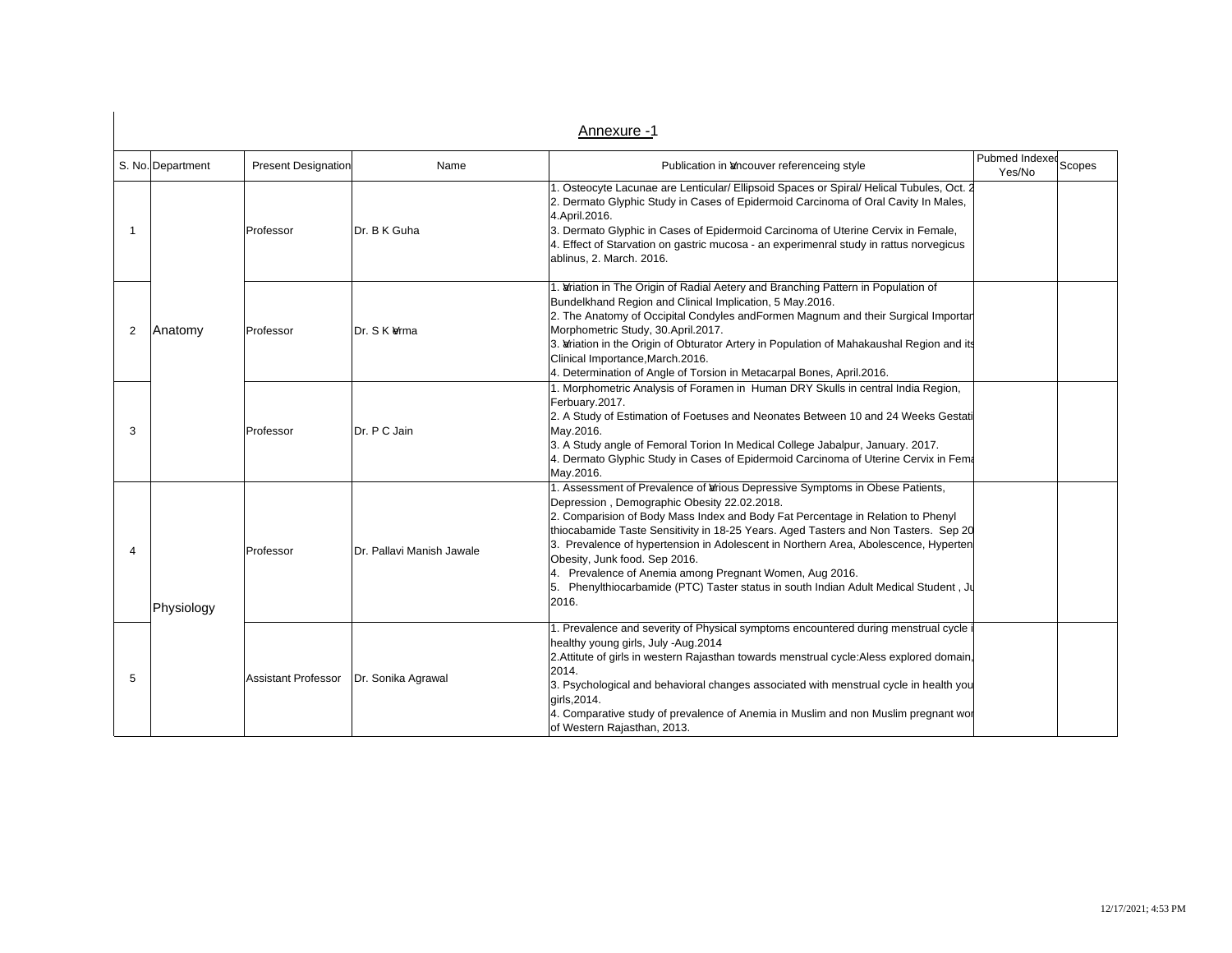|                | S. No. Department    | <b>Present Designation</b>               | Name                      | Publication in ancouver referenceing style                                                                                                                                                                                                                                                                                                                                                                                                                                                                                                                                                                                                                                                                                                                                                                                                                                                                                                                                                                                                                                                                                                                                                                                                                                                                                        | Pubmed Indexed Scopes<br>Yes/No |
|----------------|----------------------|------------------------------------------|---------------------------|-----------------------------------------------------------------------------------------------------------------------------------------------------------------------------------------------------------------------------------------------------------------------------------------------------------------------------------------------------------------------------------------------------------------------------------------------------------------------------------------------------------------------------------------------------------------------------------------------------------------------------------------------------------------------------------------------------------------------------------------------------------------------------------------------------------------------------------------------------------------------------------------------------------------------------------------------------------------------------------------------------------------------------------------------------------------------------------------------------------------------------------------------------------------------------------------------------------------------------------------------------------------------------------------------------------------------------------|---------------------------------|
| 6              | Biochemistry         | Associate Professor   Dr. Pritee Pendkar |                           | 1. Dyslipidemia in Acute Renal Failure (ARF), Oct.- Dec.2017<br>2. Study of Lipid Profile and Serum Electrolytes in Patients of Chronic Renal Failure, Ja<br>2017.<br>3. A Study on serum uric acide leavel as prognostic in acute mycardial infarction,<br>15.June.2016.<br>4. Study of serum albumin leval in critically ill patients, June 2015.<br>5. Study of serum liver enzymes, Amylase and blood glucose level in acute<br>organophosphorus poisoning, 14.June.2015.                                                                                                                                                                                                                                                                                                                                                                                                                                                                                                                                                                                                                                                                                                                                                                                                                                                     |                                 |
| $\overline{7}$ | Pathology            | Professor                                | Dr. Sharad Jain           | 1. Diagnostic Role of CSF-ADA in Differential Diagnosis of Meningifts, Aug.2016.<br>2. Autologous Platelet -rich Plasma for Treatment of Ischemic Ulcers in Buergers Disea<br>Apilot study with short-term Result, Fur.2018.<br>3. Etiological profile, Morbidity and Mortally in adult Thrombocytopenic Cases: Astudy fi<br>central India, Nov.-Dec. 2017.<br>4. International Journal OF mEDICAL reaserch and Review, Jan.2013.<br>5. Clinico - Pathological Correlation of Thyroid Swellings, Dec.2014.<br>6. Glcoslated Haemoglobin as a Diagnostic Marker of dibetes mellitus in acute Myocard<br>Infarction and Association with Obesity, Mar.2015.<br>7. International Journal of Pharmacy and Biological Sciences, Fur.2016.<br>8. Association Between glycosylated hemoglobin and profile in acute myocardial infarct<br>patients, March.2016.<br>9. Glycoslated haemoglobin as a diagnostic marker of Diabetes mellitus in Acute Myoc.<br>Infarction, Mar.2015.<br>10. International research journal of Pharmaceutical and Applied Sciences (IRJPAS)<br>11. IJRMS International journal of resarch in Medical Sciences,<br>12. Role of C- Reactive proteins in cerebro-spinal fluid in differentiatatin: Pyogenic frron<br>nonpyogenic meningifts, July.2016.<br>1. HBOndia: an uncommon hemoglobin variant, May.2018. |                                 |
| 8              |                      | <b>Assistant Professor</b>               | Dr. Ashok Kumar Methwani  | 2. Hemoglobin E in Marathwada Region of Maharasgtra: Report of 14 Cases, July.2016<br>3. Study of provalence of haemoglobin disorder in sindhi community with refrence to HI<br>April, June. 2018.                                                                                                                                                                                                                                                                                                                                                                                                                                                                                                                                                                                                                                                                                                                                                                                                                                                                                                                                                                                                                                                                                                                                |                                 |
| 9              |                      | Demonstrator                             | Dr. Shraddha Laddhad      | 1. Lighting up of m.leprae, 11. Nov. 2019<br>2. Comparative study of efficacy of liqid based cytology versus conventional pap smear<br>fine needle aspiration sample of thyroid nodule, Aug.2019.<br>3. Comparison of fluorescent microscopy with Fite Faraco for detection of mycobacteriu<br>leprae, 4.Dec.2019.                                                                                                                                                                                                                                                                                                                                                                                                                                                                                                                                                                                                                                                                                                                                                                                                                                                                                                                                                                                                                |                                 |
| 10             | Microbiology         | Demonstrator                             | Dr. Seema Bisane          | 1. Candiduria: A Diagnostic & Therapeutic Challenge, Sep 2018<br>2. Application of Meldi TOF-MS in Clinical Microbiology Laboratory, May 2018                                                                                                                                                                                                                                                                                                                                                                                                                                                                                                                                                                                                                                                                                                                                                                                                                                                                                                                                                                                                                                                                                                                                                                                     |                                 |
| 11             | Forensic<br>Medicine | Professor                                | Dr. Ashok Kumar Agnihotri | 1. Assessment of Profile of Fatal Thoracic In, Road Side Accidents Metims,<br>2. Assessment of Fatal Poisoning In Adult Population<br>3. An Autopy Study of Ptho--Anatomic Finding and Inter- Related Condition in Cases of<br>Deaths Due to Compression of Neck, 2019                                                                                                                                                                                                                                                                                                                                                                                                                                                                                                                                                                                                                                                                                                                                                                                                                                                                                                                                                                                                                                                            |                                 |
| 12             |                      | Professor                                | Dr. R.S.Sharma            | 1.Lancet<br>2. Clinical Methods in cardiology                                                                                                                                                                                                                                                                                                                                                                                                                                                                                                                                                                                                                                                                                                                                                                                                                                                                                                                                                                                                                                                                                                                                                                                                                                                                                     |                                 |
| 13             | <b>General</b>       | Associate Professor                      | Dr. Abhijit Pal           | 3. Acgired twins<br>1. International Journal of Scientific, 03 May 2015<br>2. Journal of Medical Science and Clinical Research.02 Feb 2016                                                                                                                                                                                                                                                                                                                                                                                                                                                                                                                                                                                                                                                                                                                                                                                                                                                                                                                                                                                                                                                                                                                                                                                        |                                 |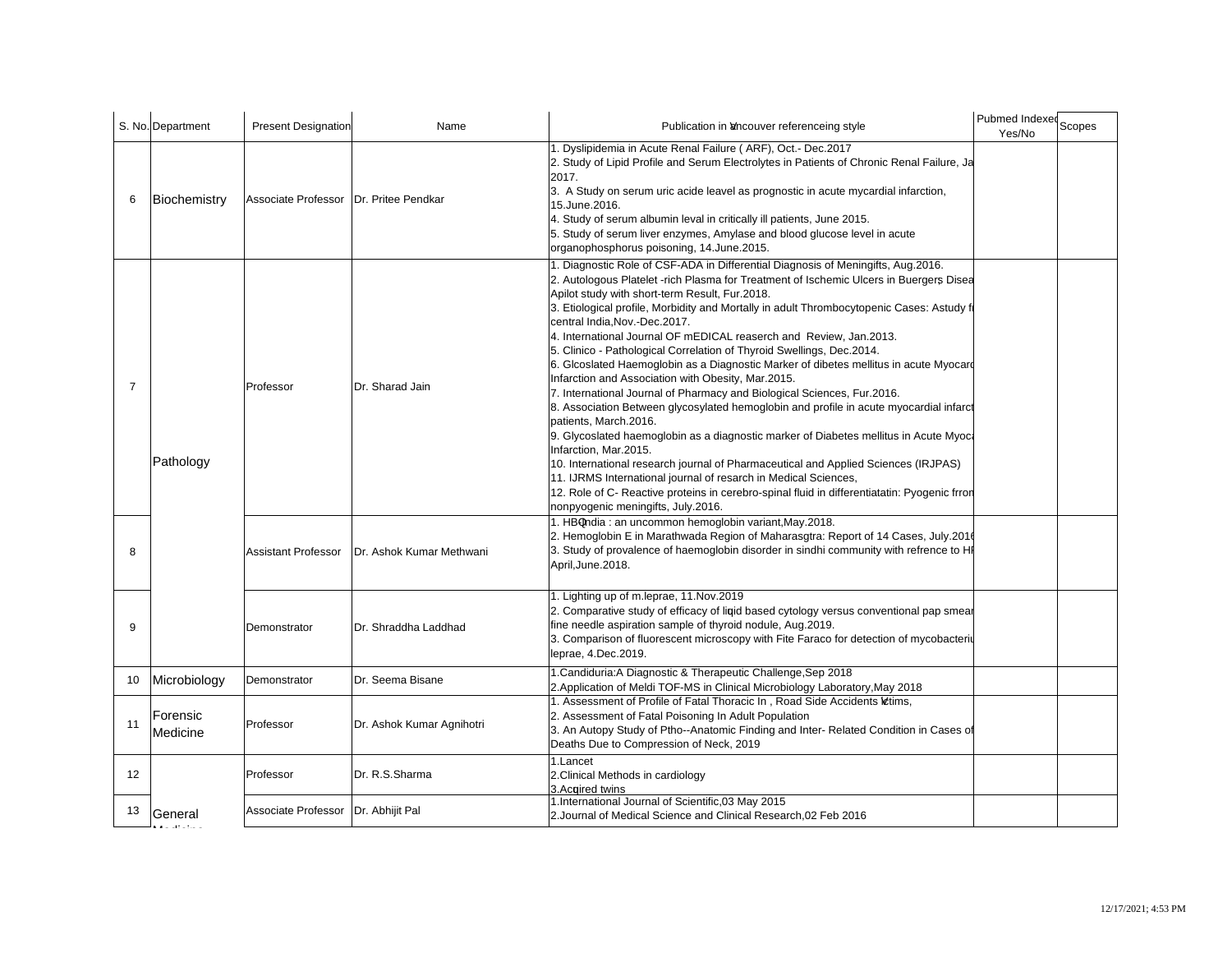|    | S. No. Department                        | <b>Present Designation</b>              | Name                     | Publication in ancouver referenceing style                                                                                                                                                                                                                                                                                                                                                                                                                                                                                                   | Pubmed Indexed<br>Scopes<br>Yes/No |
|----|------------------------------------------|-----------------------------------------|--------------------------|----------------------------------------------------------------------------------------------------------------------------------------------------------------------------------------------------------------------------------------------------------------------------------------------------------------------------------------------------------------------------------------------------------------------------------------------------------------------------------------------------------------------------------------------|------------------------------------|
| 14 | Medicine                                 | <b>Assistant Professor</b>              | Dr. Shobhan Pauniker     | 1. International Joural Of Scientific Research- A Retospective Analysis of Echocardiogr<br>in Pediatric age Group Patients in Cental India, June. 2018.                                                                                                                                                                                                                                                                                                                                                                                      |                                    |
| 15 |                                          | <b>Assistant Professor</b>              | Dr. Sunit Lokwani        | 1. Drug Reaction with Eosinophilia and Systemic Syndrome: Systemic drug Reaction,<br>Mar.2013.                                                                                                                                                                                                                                                                                                                                                                                                                                               |                                    |
| 16 | Pediatrics                               | Associate Professor   Dr. Thomas Ranjit |                          | 1. Expressed breast milk vs25% extrose in procedural pain in neonates; A Double blind<br>randomized controlled trial, June.2012.<br>2. Effect of early versus delayed cord clamping on Hematological status of preterm at 6<br>of agw, Feb.2014.<br>3. Expressed breast milk vs 25% extrose in procedural pain in neonates: Adouble blind<br>randomized controlled trail, Feb.2013.<br>4. What is Already Known, What this study ADDS, fEB. 2013.                                                                                            |                                    |
| 17 | Dermatology                              | Senior Resident                         | Dr. Hitesh Lokwani       | 1. Role of Autologous Platelet Rich Plasma Therapy with Dermaroller in post Acne Atro<br>Scars, 2018.<br>2. Evalution of the utility of autologous serum skin test and the efficacy of autologous<br>serum therapy in chronic spontaneous urticaria, 26. Oct.2017.<br>3. Management of Pemphigus Mgaris by Dexamethasone cyclophosphamide pulse<br>therapy: a SAIMS Ezperience, 2016                                                                                                                                                         |                                    |
| 18 | Respiratory<br>Medicine                  | <b>Assistant Professor</b>              | Dr. Nipun Agrawal        | 1. Study of clinico- radiological profile of interstitial lung disease patients attending crgh<br>ujjain, 12.Dec.2019<br>2. Prevalence of bronchial asthma among school going children in ujjain city, Dec. 2019.<br>3. Clinical Features and Risk Factors amongst patients presenting with Allergy, Jan.201<br>4. Interstitial lung disease-clinical features and differential diagnosis at tertiary centre<br>Ujiain, Dec.2019.                                                                                                            |                                    |
| 19 | <b>General Surger</b>                    | <b>Assistant Professor</b>              | Dr. Preeti Jain          | 1. Rosai Dorfmans Disease: A rare Benign Disease of Breast, 2016.<br>2. Human Physiology, Early marrige and premenoparse as a risk for Breast Cancer, 23<br>Aug.2011.<br>3. Mailignunt Coloduodenal Fistulas- Review of Literalure and Case Report, 15 Feb.201                                                                                                                                                                                                                                                                               |                                    |
| 20 |                                          | Senior Resident                         | Dr. Anshul Bataliya      | Surgery Science, Paripex,                                                                                                                                                                                                                                                                                                                                                                                                                                                                                                                    |                                    |
| 21 | Orthopedics                              | Associate Professor                     | Dr. Wibhay Mohan Aterkar | 1. Distal femoral hinged total knee replacment in Rorabeck type 3 distal femur<br>periprosthetic fractures in elderly patients, April.2017.<br>2. Primary Cemented Bipolar Hemiarthoplasty in Neglected Osteoporotic Interochanteri<br>Fractures, 1.Jun.2017.                                                                                                                                                                                                                                                                                |                                    |
| 22 |                                          | <b>Assistant Professor</b>              | Dr. Addis                | 1. Functional Outcome of Surgically treated Forearm Fractures in adults: Aclinical study<br>2019.                                                                                                                                                                                                                                                                                                                                                                                                                                            |                                    |
| 23 | ENT (Oto-Rhind Professor<br>Laryngology) |                                         | Dr. Anil Agrawal         | 1. Acute Invasive Fungal Rhinosinusitis: Survival Outcomes Relate to Predefined Parar<br>as <i>driables</i> , 29. Oct. 2015.<br>2. Pediatric Tympanoplasty Type-I (Cartilage V Temporalis Fascia Graft), Fab.2016<br>3. Indian Journal of Sciencyific Research, 7. Jan. 2016.<br>4. Differential Diagnosis of Hoarseness of Vice in the present Scenario: A<br>Clinicopathological Study, 2016.<br>5. Betal Nut Chewing in conjuction with tobacco addication has additional impact on<br>distribution of upper aero digestive tract tumors, |                                    |